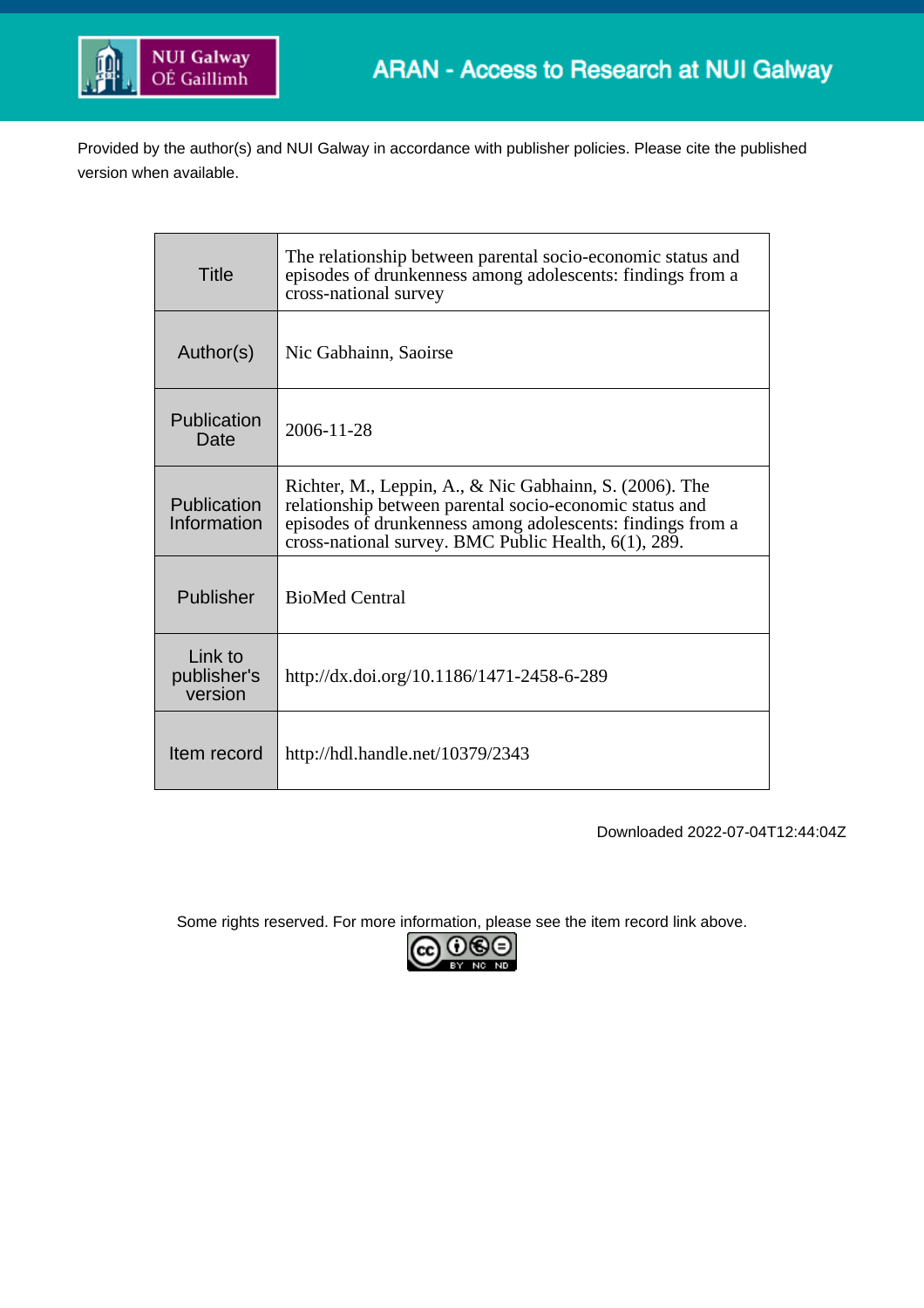# Research article **[Open Access](http://www.biomedcentral.com/info/about/charter/)**

# **The relationship between parental socio-economic status and episodes of drunkenness among adolescents: findings from a cross-national survey**

Matthias Richter\*1, Anja Leppin2 and Saoirse Nic Gabhainn3

Address: 1School of Public Heath, University of Bielefeld, Universitätsstr. 25, 33613 Bielefeld, Germany, 2Unit for Health Promotion Research, University of Southern Denmark, Niels Bohrs Vej 9, 6700 Esbjerg, Denmark and 3Department of Health Promotion, National University of Ireland, Galway, Ireland

Email: Matthias Richter\* - matthias.richter@uni-bielefeld.de; Anja Leppin - aleppin@health.sdu.dk; Saoirse Nic Gabhainn - saoirse.nicgabhainn@nuigalway.ie

\* Corresponding author

Published: 28 November 2006

*BMC Public Health* 2006, **6**:289 doi:10.1186/1471-2458-6-289

[This article is available from: http://www.biomedcentral.com/1471-2458/6/289](http://www.biomedcentral.com/1471-2458/6/289)

© 2006 Richter et al; licensee BioMed Central Ltd.

This is an Open Access article distributed under the terms of the Creative Commons Attribution License [\(http://creativecommons.org/licenses/by/2.0\)](http://creativecommons.org/licenses/by/2.0), which permits unrestricted use, distribution, and reproduction in any medium, provided the original work is properly cited.

Received: 29 May 2006 Accepted: 28 November 2006

#### **Abstract**

**Background:** Behavioral factors such as (excessive) alcohol consumption play a major role in the explanation of social inequalities in health. The unequal distribution of health risk behaviors among socioeconomic groups has important consequences for both the current and future health status of the younger generation. However, little is known about socio-economic differences in unhealthy lifestyles during adolescence. The purpose of the present study is to investigate socio-economic differences in adolescent drinking behaviour among 11–15 year old adolescents in Europe and North America.

**Methods:** Data was obtained from the Health Behaviour in School-aged Children (HBSC) study 2001/02, a cross-national survey conducted in collaboration with the World Health Organization. The present analysis is based on 69249 male and 73619 female students from 28 countries. The effect of parental occupation and family affluence on episodes of drunkenness was assessed using separate logistic regression models controlling for age.

**Results:** Socio-economic circumstances of the family had only a limited effect on repeated drunkenness in adolescence. For girls only in one out of 28 countries a significant association between family affluence and repeated drunkenness was observed, while boys from low and/or medium affluent families in nine countries faced a lower risk of drunkenness than boys from more affluent families. Regarding parental occupation, significant differences in episodes of drunkenness were found in nine countries for boys and in six countries for girls. Compared to family affluence, which was positively related to risk of drunkenness, a decreasing occupational status predicted an increasing risk of drunkenness. This pattern was identified within a number of countries, most noticeably for boys.

**Conclusion:** Parental socio-economic status is only of limited importance for episodes of drunkenness in early adolescence, and this very limited role seems to apply for girls more than for boys and for parental occupation more than family affluence. For future studies it might be important to look at the effects of socio-economic status within the context of other peer, family and school related factors in order to assess to what extent those factors might mediate the effects of social class background.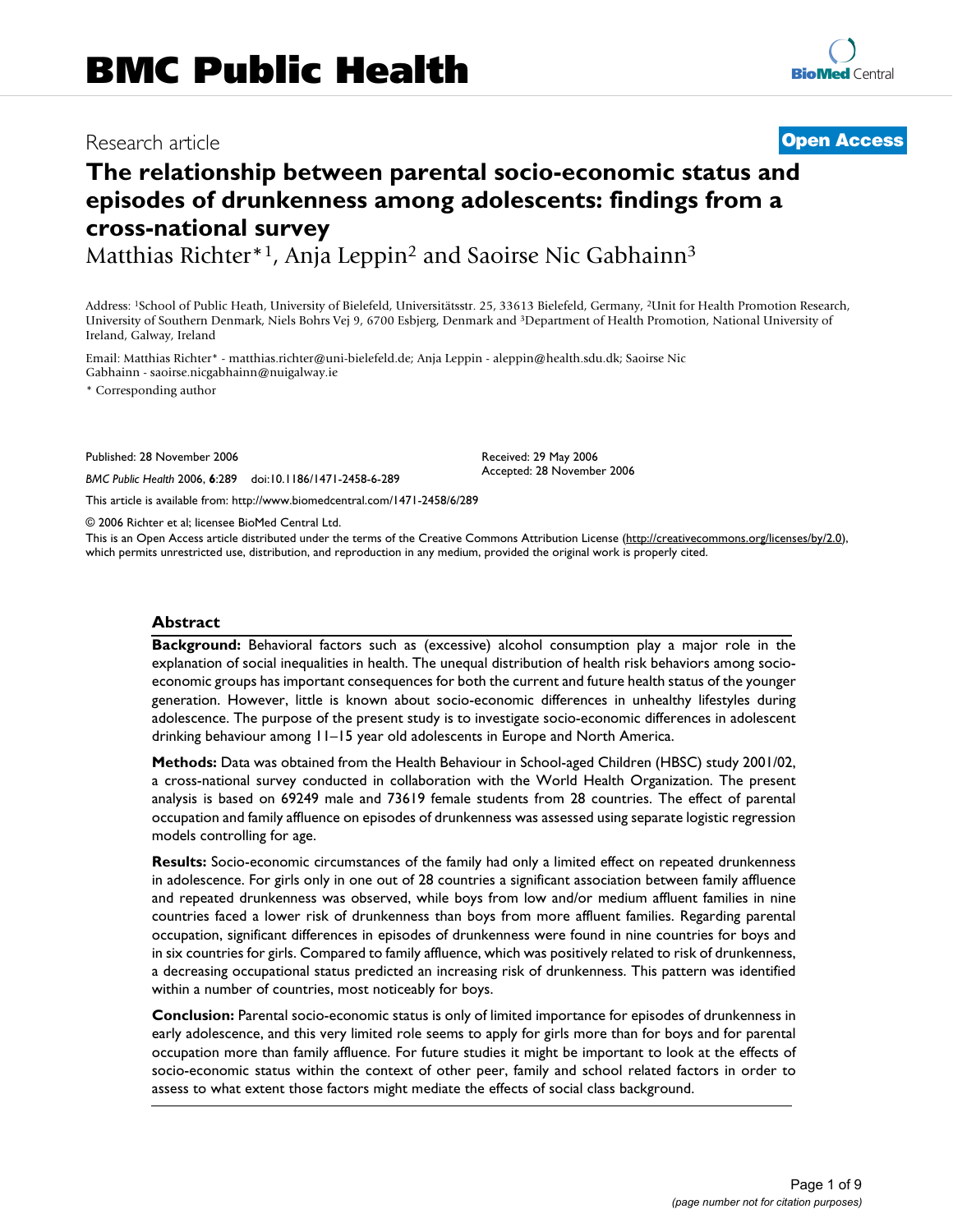## **Background**

Numerous studies have shown that socio-economic status (SES) has a profound influence on mortality and morbidity in adulthood [1-3]. Behavioral factors such as smoking, malnutrition, excessive consumption of alcohol and lack of physical activity play a major role in the explanation of these social inequalities in health [4,5].

Although the importance of individual lifestyle patterns for current and future health has long been accepted, little is known about the extent and pattern of socio-economic differences in health behavior during adolescence. Despite the relative consistency of socio-economic differences in health risk behavior in adulthood [6-9], it is less clear at which stage in life these differences are established [10]. In addition, the existing evidence about the relationship between socio-economic status and health risk behaviors in adolescence is inconsistent and even contradictory. This is especially true for adolescent drinking behavior. While some studies have identified a higher risk of excessive adolescent drinking behavior among lower socio-economic groups [11-13], others have found no or even inverse social gradients in adolescent alcohol consumption [14-20]. To our knowledge, the present analysis is the first to examine the influence of socio-economic status on drunkenness among adolescents in a wide range of European and North American countries.

The study will address the following research questions: (1) whether socio-economic differences in episodes of drunkenness exist among 11–15 year old adolescents in Europe and North America, (2) whether there are differential effects of SES in different geographical regions of Europe, and (3) whether these relationships change with type of SES indicator or gender.

## **Methods**

Data were obtained from the Health Behaviour in Schoolaged Children (HBSC) study 2001/2002, a World Health Organization collaborative cross-national survey [21]. The aim of the HBSC study is to describe young people's health and health behavior and to analyze how these outcomes are related to the social context. Cross-sectional surveys of 11-, 13- and 15-year-old children and adolescents are carried out every four years in a growing number of countries based on an internationally agreed protocol [22]. The latest survey, in 2001/02, included a total of 35 countries from Europe and North America. A detailed description of the aims and theoretical framework of the study has been described elsewhere [21,22].

## *Sample*

Students are selected using a clustered sampling design, where the initial sampling unit is the school class. Approximately 1500 respondents in each of the three age groups (i.e. 11, 13 and 15 year olds) were targeted in every country. A regional sample was selected in Germany (Nordrhein-Westfalen, Berlin, Hessen and Sachsen). Separate studies cover the Flemish and French speaking populations in Belgium and separate studies are also undertaken for England, Scotland and Wales in the UK. In some of the countries participating in the HBSC study ethical approval was not necessary or applicable at the time. In other countries that required approval this was obtained by different Institutional Review Boards (see additional file 1: Level of consent and ethical approval in HBSC.doc). Detailed documentation on the level of consent by school, parental and student level across countries is also given in additional file 1. The present analysis is based on 69249 male and 73619 female students from 28 countries. Countries excluded from the analysis were Austria, Belgium (Wallonia), England, Greenland, Lithuania, Macedonia and the Netherlands because of high rates of missing values for occupational status (above 15%).

## *Instrument and Variables*

The data were collected by means of standardized questionnaires, administered in school classrooms according to standard instructions. The questionnaire consisted of a number of mandatory questions, which were the same in all participating countries, and several optional items, which allowed participating countries to include additional questions of national interest.

#### *Drunkenness*

Frequency of drunkenness was assessed by asking whether the adolescents had ever had so much alcohol that they were really drunk. Possible answers were: "no, never", "yes, once", "yes, two to three times", "yes, four to ten times" and "yes, more than ten times". Response options were dichotomized into  $1 = two$  to three times or more and  $0 =$  less than two to three times.

#### *Parental Occupation*

Two open-ended questions assessed parents' occupational status. Students were asked to indicate separately where their father and mother worked and to describe what kind of job they did. Countries were required to condense the answers into a classification similar to the British Registrar General's social classification of occupations ranging from 1 (high occupational status) to 5 (low occupational status). Since many mothers were economically inactive and many responses on parental occupation were missing, information on the occupational status of the father and mother was combined, using the highest occupational status for each couple as the parental indicator. The child was grouped in the lowest occupational category, if neither parent was working for money ("looking for a job", "full time at home"). Adolescents who lived with a single parent were also grouped in the lowest category, when the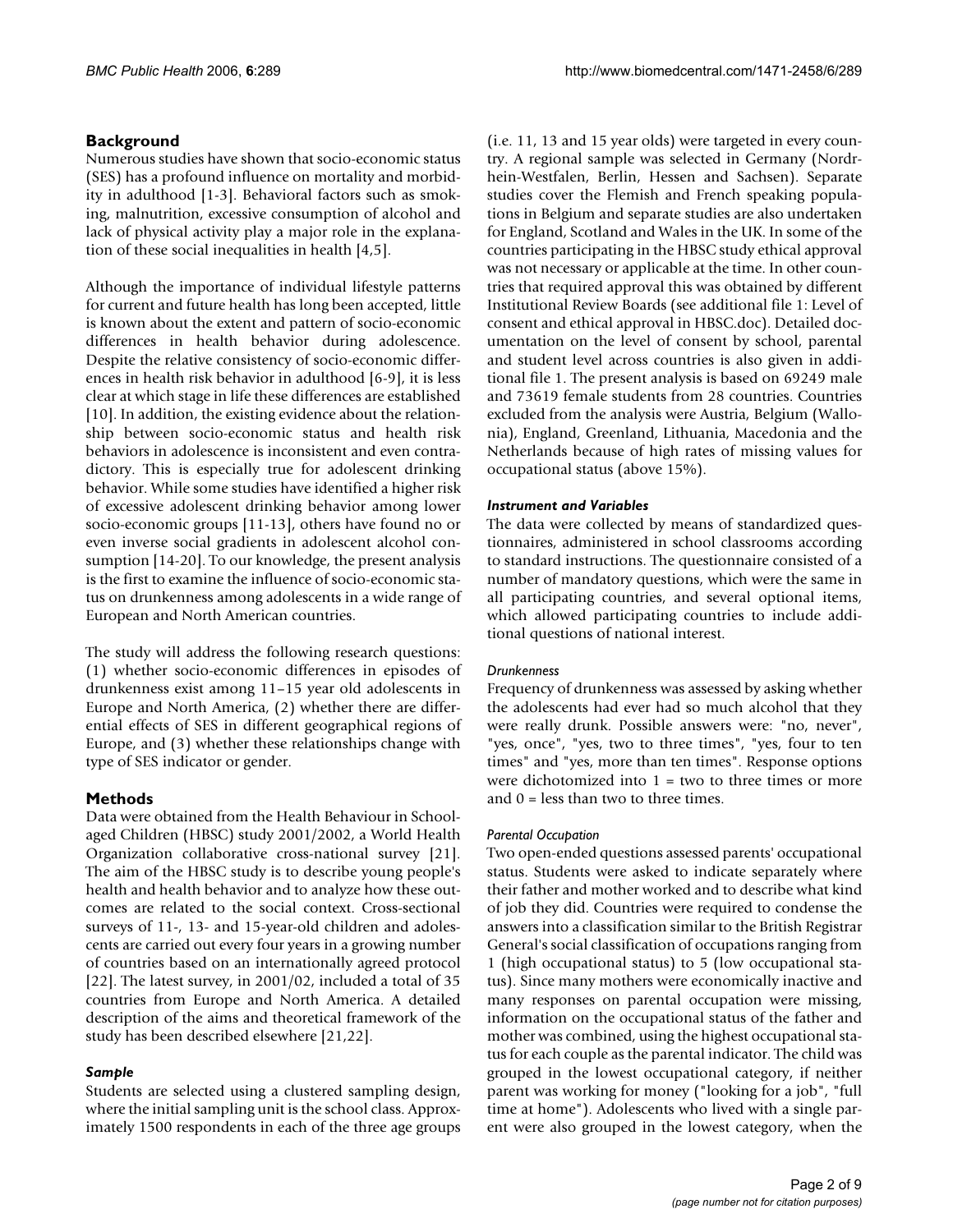single parent was "unemployed", "sick, retired, or a student" or "full time at home". In order to obtain three groups of similar size, the original five categories were recoded into high (1 and 2), middle (3) and low (4 and 5) occupational status. Table 1 presents the distribution of parental occupation and family affluence in the study population.

#### *Family affluence*

The "Family Affluence Scale (FAS)" was used as an alternative measure of parental socio-economic status [23-25]. The scale consists of four items: does your family own a car (0, 1, 2 or more), how many times did you travel away on holiday with your family during the past 12 months? (0, 1, 2, 3 or more), do you have your own bedroom for yourself? (0, 1), how many computers does your family own (0, 1, 2, 3 or more). A composite FAS score was calculated by summing the responses to these four items ranging from 0 to 9. The FAS scores were subsequently recoded into tertiles within each country (high, middle, low).

#### *Statistical Analyses*

Logistic regression analyses including both SES indicators simultaneously were used to investigate their independent effect on episodes of drunkenness. Spearman's rho values for the relation between family affluence and parental occupation varied from 0.18 in the Ukraine to 0.38 in Germany. Using separate models for family affluence and parental occupation gave findings very similar to those of the combined model. All models were adjusted for age (dummy variable with three categories: 11, 13 and 15 year olds), because of its major relevance for occurrence of these lifestyle behaviors in adolescence. Results are presented as odds ratios with 95% confidence intervals. The highest group of family affluence or parental occupation respectively served as the reference category with odds ratios being computed for the other two groups in comparison. All analyses were conducted separately for each country and gender. To take into account the possible effect of cluster sampling, all reported odds ratios and 95% confidence intervals are based on robust standard

| Table I: Distribution of family affluence and parental occupation in 28 European and North American countries in 2001–2002 (%) |  |  |  |  |  |  |
|--------------------------------------------------------------------------------------------------------------------------------|--|--|--|--|--|--|
|                                                                                                                                |  |  |  |  |  |  |

|                    |      |      | <b>Family affluence</b> |      | <b>Parental occupation</b> |               |      |  |  |
|--------------------|------|------|-------------------------|------|----------------------------|---------------|------|--|--|
|                    | N    | High | <b>Medium</b>           | Low  | High                       | <b>Medium</b> | Low  |  |  |
| Belgium (Flanders) | 5720 | 43.9 | 21.4                    | 34.7 | 31.8                       | 42.7          | 25.6 |  |  |
| Canada             | 3696 | 35.9 | 23.5                    | 40.6 | 47.9                       | 29.7          | 22.5 |  |  |
| Croatia            | 4207 | 41.7 | 20.2                    | 38.0 | 19.2                       | 31.8          | 49.0 |  |  |
| Czech Republic     | 4803 | 40.8 | 22.2                    | 37.0 | 43.1                       | 33.2          | 23.7 |  |  |
| Denmark            | 4036 | 29.8 | 42.6                    | 27.6 | 25.3                       | 25.2          | 49.5 |  |  |
| Estonia            | 3873 | 28.2 | 39.8                    | 32.9 | 30.4                       | 27.2          | 42.4 |  |  |
| Finland            | 4738 | 24.2 | 42.8                    | 33.0 | 34.2                       | 41.4          | 24.4 |  |  |
| France             | 7633 | 29.3 | 40.0                    | 30.6 | 24.7                       | 25.2          | 50.2 |  |  |
| Germany            | 5080 | 28.9 | 39.1                    | 32.1 | 20.4                       | 40.7          | 38.9 |  |  |
| Greece             | 3720 | 37.0 | 39.1                    | 23.8 | 29.5                       | 33.2          | 37.3 |  |  |
| Hungary            | 3879 | 29.7 | 36.1                    | 34.2 | 34.8                       | 45.8          | 19.4 |  |  |
| Ireland            | 2683 | 40.4 | 21.0                    | 38.6 | 64.3                       | 20.5          | 15.2 |  |  |
| Israel             | 5053 | 43.8 | 17.8                    | 38.4 | 40.8                       | 34.0          | 25.1 |  |  |
| Italy              | 4212 | 35.7 | 40.1                    | 24.2 | 20.6                       | 56.1          | 23.3 |  |  |
| Latvia             | 3007 | 33.7 | 34.8                    | 31.5 | 33.9                       | 25.5          | 40.6 |  |  |
| Malta              | 1817 | 32.8 | 25.8                    | 41.4 | 29.2                       | 28.1          | 42.7 |  |  |
| Norway             | 4348 | 22.8 | 47.6                    | 29.6 | 23.0                       | 46.5          | 30.5 |  |  |
| Poland             | 5935 | 28.2 | 37.8                    | 34.1 | 20.5                       | 31.9          | 47.6 |  |  |
| Portugal           | 2711 | 36.3 | 37.1                    | 26.6 | 23.2                       | 21.9          | 54.9 |  |  |
| Russia             | 7005 | 26.5 | 39.9                    | 33.5 | 25.9                       | 45.2          | 29.0 |  |  |
| Scotland           | 3548 | 25.1 | 39.7                    | 35.1 | 43.6                       | 19.7          | 36.7 |  |  |
| Slovenia           | 3653 | 43.9 | 22.0                    | 34.1 | 23.0                       | 28.9          | 48.I |  |  |
| Spain              | 5620 | 41.7 | 20.3                    | 38.0 | 27.3                       | 18.4          | 54.3 |  |  |
| Sweden             | 3380 | 37.7 | 20.8                    | 41.5 | 46.4                       | 15.3          | 38.3 |  |  |
| Switzerland        | 4179 | 30.6 | 43.1                    | 26.4 | 16.2                       | 37.5          | 46.3 |  |  |
| Ukraine            | 3674 | 40.4 | 9.1                     | 40.5 | 37.6                       | 10.8          | 51.6 |  |  |
| <b>USA</b>         | 4240 | 37.7 | 38.2                    | 24.1 | 44.4                       | 27.5          | 28.1 |  |  |
| Wales              | 3144 | 26.6 | 43.6                    | 29.9 | 44.0                       | 18.9          | 37.1 |  |  |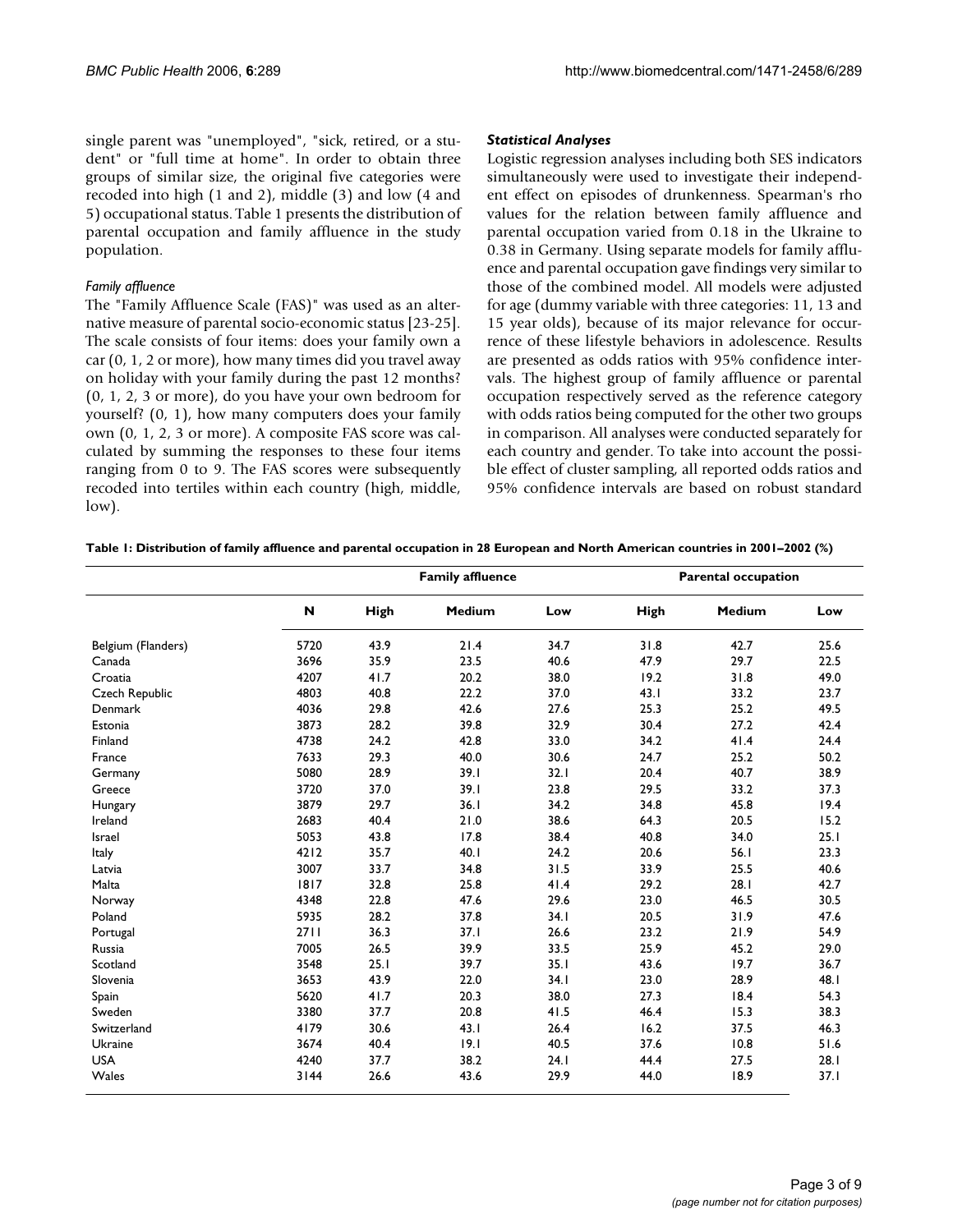errors. All analyses were done using Stata Statistical Package, version 8.2 (Stata Corporation, College Station, Tex).

## **Results**

### *Family affluence and drunkenness in adolescence*

Table 2 shows the relationship between repeated drunkenness and family affluence for 11 to 15 year olds across countries for boys and girls. After adjusting for age and each SES indicator respectively a significant effect for boys was found in nine countries for family affluence. For boys in Croatia, Hungary, Portugal, Russia and Sweden the risk of repeated episodes of drunkenness decreased with decreasing family affluence. In Scotland, Latvia, Estonia and Germany the lowest risk of repeated drunkenness was observed for boys from middle affluent families. For girls repeated drunkenness was found to be largely unrelated to socio-economic circumstances of the family. Only Latvian girls from low affluent families had a significant lower lifetime risk of being drunk 2–3 times or more.

#### *Parental occupation and drunkenness in adolescence*

In terms of parental occupation a different pattern than for family affluence emerged for boys (Table 3). Of the nine countries that showed significant effects, the risk of drunkenness increased with decreasing occupational status in six countries (Croatia, Czech Republic, Hungary, Belgium, Russia and Slovenia). Three of these countries (Croatia, Hungary and Russia) showed a decreasing risk with decreasing family affluence and an increasing risk with decreasing occupational status. For the remaining countries (Finland, Sweden and Wales) the highest risk of repeated drunkenness was observed in the middle family affluence category followed by the lowest category. For girls a significant effect of parental occupation was observed in six countries. Here, the risk of repeated drunkenness increased with decreasing occupational status in Finland, Belgium and Norway, while for Ireland the highest odds ratio was found in the middle occupational status category. For French girls the direction of the effect was reversed, indicating a significantly lower odds ratio for repeated drunkenness for girls with a mid-range as compared to a high occupational status of their parents. A lower risk of being drunk 2–3 times in life was also found for girls from Poland but in this case the effect was observed in the lowest occupational status category.

## **Discussion**

Little is known about the relationship between socio-economic status and adolescent drinking behavior. While several studies have investigated the relationship between SES and various measures of drinking behavior in youth, findings have been very heterogeneous. The HBSC study provides a unique opportunity to allow for betweencountry comparisons, using the same data collection protocols.

Overall, we found only very limited evidence for a close consistent relationship between parental SES and episodes of drunkenness among 11 to 15 year olds. Our findings therefore underline previous studies which have identified weak or even no associations between parental SES and alcohol use in adolescence [20,16-18]. Some differences are noted, though, with regard to gender. For girls, almost no significant effects for family affluence and only few effects for parental occupation were observed. For boys, on the other hand, there was at least some evidence for socio-economic differences. Adjusted for parental occupation, it was found that boys from low and/or medium affluent families faced a lower risk of frequent drunkenness than boys from highly affluent families. While such effects occurred in one third of the countries, it should be noted that in the large majority of countries, trends for low affluent boys to be less at risk than high affluent boys became apparent, even if these did – sometimes barely – miss levels of significance. Thus, for boys at least, it might be argued that the data suggest an adolescent-emergent role of SES in some countries that only become manifest in adulthood.

Kuntsche et al. have pointed out that while for adults problem drinking seems to be more common in less affluent groups, this direction might be reversed for adolescents, where accessibility of financial resources is more limited [26]. If one reasonably assumes that availability of pocket money is at least to some degree related to parents' affluence, the results of two Finnish studies, which found a clear relationship between adolescents' own financial resources, i.e. amount of pocket money and drunkenness support this view [27,28].

As for geographical differences, it might seem difficult to identify clear patterns at a first glance. A closer look, however, reveals that it was particularly in countries with either an overall lower income level and a strong "alcohol culture" (according to overall consumption rates [29]), such as Eastern European countries like Croatia, Estonia, Hungary, Latvia, Russia or with particularly high alcohol prices such as in Sweden that effects of family affluence on drunkenness in boys became apparent. Countries with no SES effects seem to be predominantly those with either a high overall income level such as Switzerland and/or very strong "alcohol cultures" such as Denmark, Finland and France or particularly low alcohol prices, as in the case of Spain.

Regarding parental occupation there were also more effects on drunkenness for boys than for girls. Contrary to FAS, however, these effects indicated a higher risk in adolescents with low or medium occupational status parents. Thus, while for FAS the risk of repeated drunkenness decreased with family affluence, for parental occupation,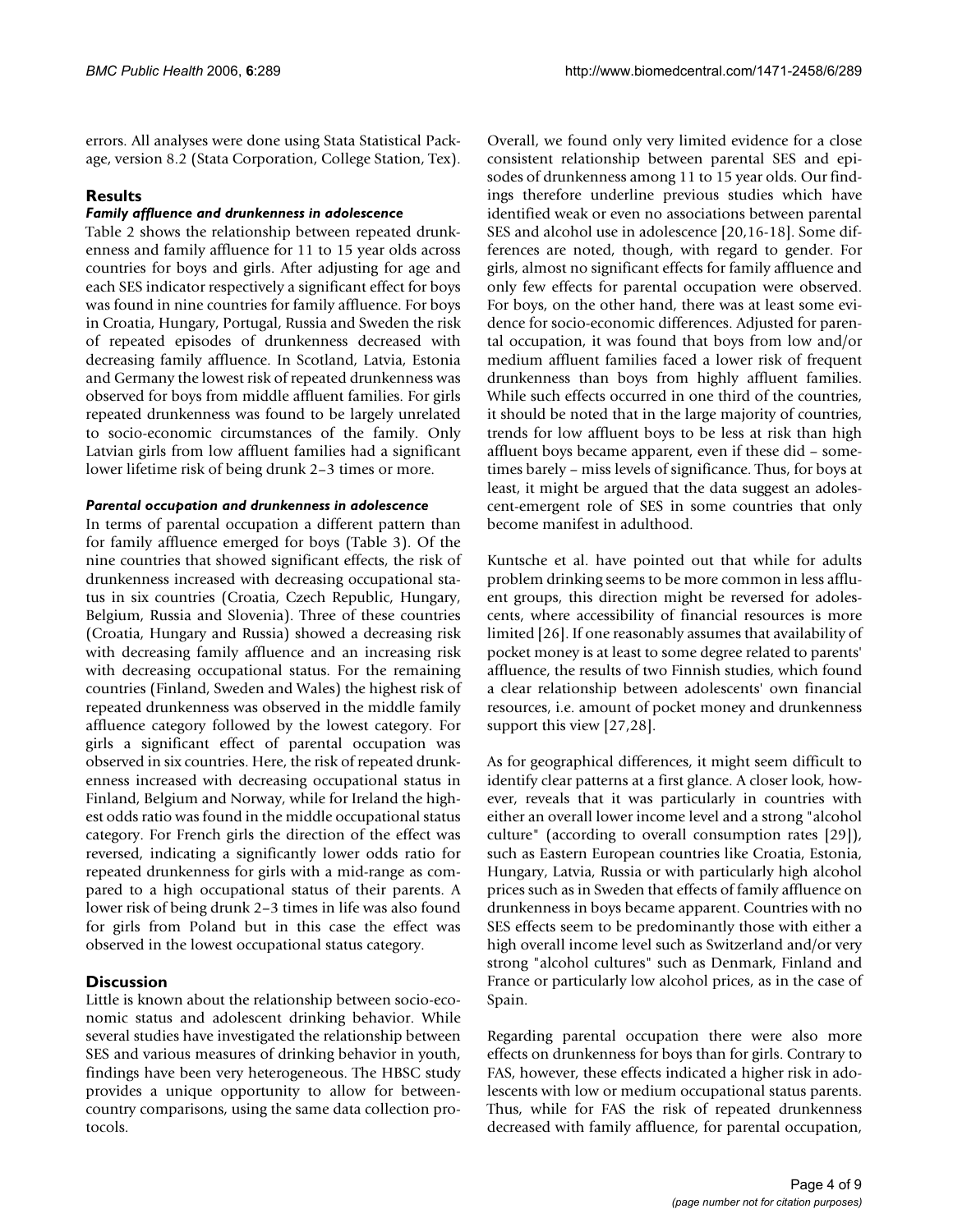|                    | <b>Boys</b>             |        |                 |           |                 |                |      | Girls                   |                 |      |                 |                |  |  |
|--------------------|-------------------------|--------|-----------------|-----------|-----------------|----------------|------|-------------------------|-----------------|------|-----------------|----------------|--|--|
|                    | <b>Family affluence</b> |        |                 |           |                 |                |      | <b>Family affluence</b> |                 |      |                 |                |  |  |
|                    | High                    | Medium |                 | Low       |                 |                | High | Medium                  |                 | Low  |                 |                |  |  |
|                    |                         | OR     | 95% CI          | <b>OR</b> | 95% CI          | p <sup>2</sup> |      | OR                      | 95% CI          | OR   | 95% CI          | p <sup>2</sup> |  |  |
| Belgium (Flanders) | 1.00                    | 0.76   | $(0.57 - 1.00)$ | 0.78      | $(0.61 - 1.00)$ | ns             | 1.00 | 0.94                    | $(0.68 - 1.29)$ | 1.00 | $(0.75 - 1.33)$ | ns             |  |  |
| Canada             | 1.00                    | 0.75   | $(0.56 - 1.11)$ | 0.78      | $(0.56 - 1.10)$ | ns             | 1.00 | 1.09                    | $(0.76 - 1.56)$ | 1.02 | $(0.75 - 1.38)$ | ns             |  |  |
| Croatia            | 1.00                    | 0.78   | $(0.57 - 1.11)$ | 0.74      | $(0.55 - 0.98)$ | ns             | 1.00 | 0.91                    | $(0.60 - 1.38)$ | 0.89 | $(0.63 - 1.25)$ | ns             |  |  |
| Czech Republic     | 1.00                    | 0.92   | $(0.68 - 1.25)$ | 0.87      | $(0.66 - 1.15)$ | ns             | 1.00 | 0.84                    | $(0.58 - 1.21)$ | 0.99 | $(0.73 - 1.34)$ | ns             |  |  |
| Denmark            | 1.00                    | 0.80   | $(0.61 - 1.05)$ | 0.99      | $(0.71 - 1.38)$ | ns             | 1.00 | 1.07                    | $(0.78 - 1.46)$ | 0.79 | $(0.55 - 1.12)$ | ns             |  |  |
| Estonia            | 1.00                    | 0.75   | $(0.57 - 0.99)$ | 0.77      | $(0.57 - 1.05)$ | ns             | 1.00 | 1.09                    | $(0.77 - 1.52)$ | 1.16 | $(0.82 - 1.65)$ | ns             |  |  |
| Finland            | 1.00                    | 0.80   | $(0.60 - 1.07)$ | 0.97      | $(0.72 - 1.32)$ | ns             | 1.00 | 0.79                    | $(0.58 - 1.07)$ | 1.19 | $(0.86 - 1.63)$ | ∗∗             |  |  |
| France             | 1.00                    | 0.84   | $(0.63 - 1.12)$ | 1.08      | $(0.80 - 1.47)$ | ns             | 1.00 | 1.13                    | $(0.79 - 1.62)$ | 1.07 | $(0.73 - 1.56)$ | ns             |  |  |
| Germany            | 1.00                    | 0.70   | $(0.53 - 0.93)$ | 0.78      | $(0.58 - 1.07)$ | ∗∗             | 1.00 | 0.99                    | $(0.73 - 1.34)$ | 0.93 | $(0.67 - 1.30)$ | ns             |  |  |
| Greece             | 1.00                    | 0.95   | $(0.68 - 1.31)$ | 0.69      | $(0.45 - 1.05)$ | ns             | 1.00 | 1.07                    | $(0.71 - 1.62)$ | 1.12 | $(0.71 - 1.79)$ | ns             |  |  |
| Hungary            | 1.00                    | 0.62   | $(0.44 - 0.87)$ | 0.61      | $(0.42 - 0.87)$ | ∗∗             | 1.00 | 0.71                    | $(0.49 - 1.03)$ | 0.99 | $(0.69 - 1.42)$ | ns             |  |  |
| Ireland            | 1.00                    | 0.74   | $(0.46 - 1.19)$ | 0.67      | $(0.43 - 1.05)$ | ns             | 1.00 | 0.75                    | $(0.47 - 1.20)$ | 0.82 | $(0.56 - 1.20)$ | ns             |  |  |
| Israel             | 1.00                    | 0.70   | $(0.48 - 1.02)$ | 0.76      | $(0.57 - 1.05)$ | ns             | 1.00 | 0.76                    | $(0.46 - 1.27)$ | 0.87 | $(0.59 - 1.29)$ | ns             |  |  |
| Italy              | 1.00                    | 0.76   | $(0.54 - 1.07)$ | 0.92      | $(0.60 - 1.40)$ | ns             | 1.00 | 0.71                    | $(0.48 - 1.06)$ | 0.97 | $(0.61 - 1.53)$ | ns             |  |  |
| Latvia             | 1.00                    | 0.69   | $(0.49 - 0.96)$ | 0.71      | $(0.50 - 1.04)$ | $\ast$         | 1.00 | 0.72                    | $(0.48 - 1.08)$ | 0.66 | $(0.44 - 0.99)$ | ns             |  |  |
| Malta              | 1.00                    | 0.83   | $(0.47 - 1.46)$ | 0.74      | $(0.44 - 1.25)$ | ns             | 1.00 | 1.08                    | $(0.60 - 1.98)$ | 0.83 | $(0.45 - 1.54)$ | ns             |  |  |
| Norway             | 1.00                    | 0.76   | $(0.55 - 1.06)$ | 0.84      | $(0.58 - 1.23)$ | ns             | 1.00 | 1.06                    | $(0.75 - 1.51)$ | 1.12 | $(0.77 - 1.65)$ | ns             |  |  |
| Poland             | 1.00                    | 0.81   | $(0.63 - 1.05)$ | 0.80      | $(0.61 - 1.05)$ | ns             | 1.00 | 0.75                    | $(0.55 - 1.04)$ | 1.04 | $(0.76 - 1.44)$ | ns             |  |  |
| Portugal           | 1.00                    | 0.62   | $(0.43 - 0.91)$ | 0.49      | $(0.30 - 0.80)$ | ∗∗             | 1.00 | 0.70                    | $(0.43 - 1.14)$ | 0.76 | $(0.44 - 1.30)$ | ns             |  |  |
| Russia             | 1.00                    | 0.78   | $(0.63 - 0.97)$ | 0.64      | $(0.51 - 0.82)$ | ∗∗             | 1.00 | 1.05                    | $(0.82 - 1.33)$ | 0.85 | $(0.66 - 1.09)$ | ns             |  |  |
| Scotland           | 1.00                    | 0.64   | $(0.46 - 0.87)$ | 0.89      | $(0.64 - 1.25)$ | ∗              | 1.00 | 1.13                    | $(0.79 - 1.61)$ | 1.11 | $(0.76 - 1.62)$ | ns             |  |  |
| Slovenia           | 1.00                    | 0.73   | $(0.52 - 1.01)$ | 0.81      | $(0.59 - 1.09)$ | ns             | 1.00 | 1.05                    | $(0.71 - 1.57)$ | 0.71 | $(0.48 - 1.04)$ | ns             |  |  |
| Spain              | 1.00                    | 0.90   | $(0.61 - 1.31)$ | 0.87      | $(0.62 - 1.22)$ | ns             | 1.00 | 0.88                    | $(0.59 - 1.31)$ | 0.97 | $(0.69 - 1.35)$ | ns             |  |  |
| Sweden             | 1.00                    | 0.45   | $(0.30 - 0.68)$ | 0.43      | $(0.30 - 0.62)$ | $*$            | 1.00 | 1.10                    | $(0.71 - 1.69)$ | 1.25 | $(0.87 - 1.78)$ | ns             |  |  |
| Switzerland        | 1.00                    | 0.96   | $(0.71 - 1.29)$ | 1.07      | $(0.76 - 1.51)$ | ns             | 1.00 | 0.90                    | $(0.60 - 1.34)$ | 1.02 | $(0.66 - 1.57)$ | ns             |  |  |
| Ukraine            | 1.00                    | 1.11   | $(0.81 - 1.53)$ | 1.08      | $(0.83 - 1.40)$ | ns             | 1.00 | 0.86                    | $(0.62 - 1.20)$ | 0.91 | $(0.70 - 1.18)$ | ns             |  |  |
| <b>USA</b>         | 1.00                    | 0.81   | $(0.58 - 1.12)$ | 0.78      | $(0.51 - 1.19)$ | ns             | 1.00 | 1.24                    | $(0.89 - 1.72)$ | 1.22 | $(0.82 - 1.84)$ | ns             |  |  |
| Wales              | 1.00                    | 1.10   | $(0.83 - 1.46)$ | 0.91      | $(0.66 - 1.27)$ | ns             | 1.00 | 1.10                    | $(0.78 - 1.53)$ | 0.88 | $(0.62 - 1.27)$ | ns             |  |  |
| All countries      | 1.00                    | 0.82   | $(0.77 - 0.86)$ | 0.80      | $(0.76 - 0.85)$ | $*$            | 1.00 | 1.02                    | $(0.96 - 1.09)$ | 0.99 | $(0.94 - 1.05)$ | ns             |  |  |

**Table 2: The relationships between drunkenness (2 to 3 times or more) and family affluence among 11–15 year olds in Europe and**  North America in 2001–2002, odds ratios, 95% confidence intervals<sup>1</sup>

1 logistic regression models. adjusted for age and parental occupation

<sup>2</sup> overall effect of the variable in the model

\* p < 0,05, \*\* p < 0,01, \*\*\* p < 0,001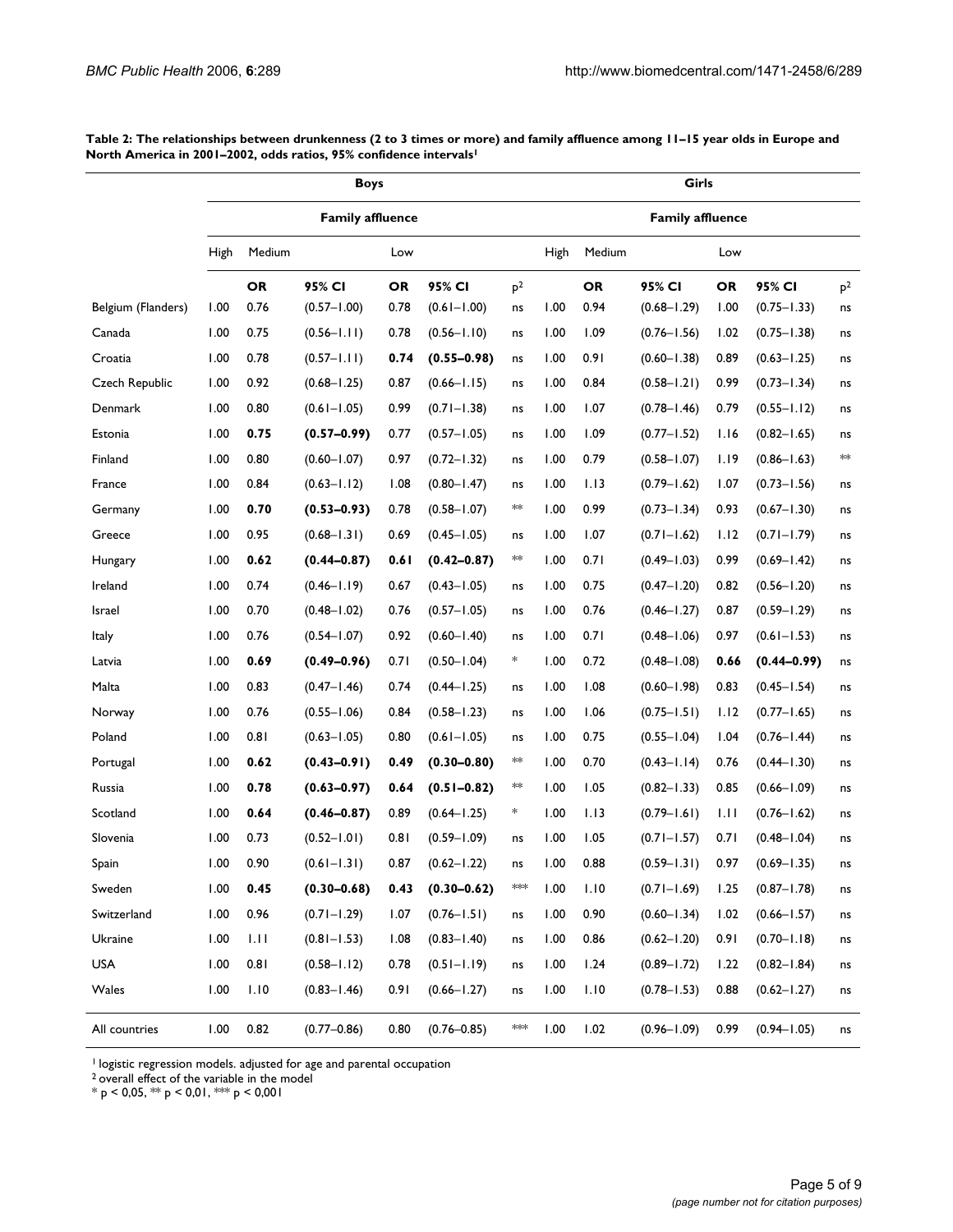|                    |      |           | <b>Boys</b>                |           |                 | Girls          |                            |           |                 |      |                 |                |
|--------------------|------|-----------|----------------------------|-----------|-----------------|----------------|----------------------------|-----------|-----------------|------|-----------------|----------------|
|                    |      |           | <b>Parental occupation</b> |           |                 |                | <b>Parental occupation</b> |           |                 |      |                 |                |
|                    | High | Medium    |                            | Low       |                 |                | High                       | Medium    |                 | Low  |                 |                |
|                    |      | <b>OR</b> | 95% CI                     | <b>OR</b> | 95% CI          | p <sup>2</sup> |                            | <b>OR</b> | 95% CI          | OR   | 95% CI          | p <sup>2</sup> |
| Belgium (Flanders) | 1.00 | 1.24      | $(0.96 - 1.61)$            | 1.40      | $(1.05 - 1.86)$ | ns             | 1.00                       | 1.35      | $(1.00 - 1.81)$ | 1.69 | $(1.21 - 2.36)$ | ∗∗             |
| Canada             | 1.00 | 1.18      | $(0.84 - 1.65)$            | 1.09      | $(0.75 - 1.59)$ | ns             | 1.00                       | 1.30      | $(0.96 - 1.75)$ | 1.16 | $(0.83 - 1.63)$ | ns             |
| Croatia            | 1.00 | 1.25      | $(0.87 - 1.80)$            | 1.44      | $(1.03 - 2.03)$ | ns             | 1.00                       | 1.01      | $(0.67 - 1.53)$ | 0.80 | $(0.53 - 1.20)$ | ns             |
| Czech Republic     | 1.00 | 0.95      | $(0.72 - 1.26)$            | 1.60      | $(1.18 - 2.16)$ | ∗∗             | 1.00                       | 1.18      | $(0.86 - 1.62)$ | 1.36 | $(0.98 - 1.88)$ | ns             |
| Denmark            | 1.00 | 1.33      | $(0.96 - 1.83)$            | 1.29      | $(0.96 - 1.73)$ | ns             | 1.00                       | 1.21      | $(0.86 - 1.69)$ | 1.05 | $(0.77 - 1.44)$ | ns             |
| Estonia            | 1.00 | 0.88      | $(0.65 - 1.18)$            | 1.09      | $(0.83 - 1.43)$ | ns             | 1.00                       | 0.85      | $(0.61 - 1.19)$ | 1.00 | $(0.74 - 1.36)$ | ns             |
| Finland            | 1.00 | 1.34      | $(1.03 - 1.75)$            | 1.20      | $(0.89 - 1.63)$ | ns             | 1.00                       | 1.35      | $(1.04 - 1.74)$ | 1.37 | $(1.02 - 1.85)$ | ∗∗             |
| France             | 1.00 | 0.73      | $(0.53 - 1.01)$            | 0.76      | $(0.57 - 1.01)$ | ns             | 1.00                       | 0.44      | $(0.29 - 0.67)$ | 0.76 | $(0.55 - 1.05)$ | ∗∗             |
| Germany            | 1.00 | 1.12      | $(0.83 - 1.52)$            | 0.91      | $(0.65 - 1.27)$ | ns             | 1.00                       | 1.31      | $(0.95 - 1.81)$ | 1.08 | $(0.76 - 1.55)$ | ns             |
| Greece             | 1.00 | 1.02      | $(0.71 - 1.46)$            | 1.04      | $(0.72 - 1.50)$ | ns             | 1.00                       | 1.04      | $(0.68 - 1.60)$ | 0.83 | $(0.52 - 1.31)$ | ns             |
| Hungary            | 1.00 | 1.41      | $(1.04 - 1.91)$            | 1.55      | $(0.98 - 2.48)$ | $\ast$         | 1.00                       | 1.13      | $(0.81 - 1.56)$ | 1.05 | $(0.70 - 1.60)$ | ns             |
| Ireland            | 1.00 | 1.03      | $(0.62 - 1.70)$            | 1.63      | $(0.97 - 2.76)$ | ns             | 1.00                       | 1.61      | $(1.08 - 2.40)$ | 1.45 | $(0.89 - 2.36)$ | *              |
| Israel             | 1.00 | 1.04      | $(0.77 - 1.40)$            | 0.85      | $(0.59 - 1.24)$ | ns             | 1.00                       | 0.75      | $(0.50 - 1.12)$ | 0.68 | $(0.43 - 1.07)$ | ns             |
| Italy              | 1.00 | 1.33      | $(0.87 - 2.03)$            | 1.15      | $(0.72 - 1.84)$ | ns             | 1.00                       | 0.83      | $(0.53 - 1.30)$ | 1.11 | $(0.67 - 1.84)$ | ns             |
| Latvia             | 1.00 | 0.77      | $(0.53 - 1.12)$            | 0.81      | $(0.58 - 1.13)$ | ns             | 1.00                       | 1.12      | $(0.74 - 1.69)$ | 1.17 | $(0.78 - 1.74)$ | ns             |
| Malta              | 1.00 | 0.66      | $(0.36 - 1.22)$            | 0.89      | $(0.53 - 1.48)$ | ns             | 1.00                       | 1.16      | $(0.64 - 2.11)$ | 0.80 | $(0.42 - 1.50)$ | ns             |
| Norway             | 1.00 | 1.05      | $(0.75 - 1.48)$            | 1.29      | $(0.89 - 1.87)$ | ns             | 1.00                       | 0.92      | $(0.65 - 1.29)$ | 1.52 | $(1.05 - 2.19)$ | ∗∗             |
| Poland             | 1.00 | 1.43      | $(1.09 - 1.90)$            | 1.29      | $(0.97 - 1.70)$ | $\ast$         | 1.00                       | 1.03      | $(0.74 - 1.42)$ | 0.69 | $(0.49 - 0.96)$ | *              |
| Portugal           | 1.00 | 1.11      | $(0.69 - 1.80)$            | 1.43      | $(0.94 - 2.17)$ | ns             | 1.00                       | 1.48      | $(0.80 - 2.75)$ | 1.60 | $(0.91 - 2.79)$ | ns             |
| Russia             | 1.00 | 1.22      | $(0.98 - 1.53)$            | 1.46      | $(1.13 - 1.87)$ | ∗              | 1.00                       | 0.93      | $(0.74 - 1.17)$ | 1.27 | $(0.99 - 1.63)$ | *              |
| Scotland           | 1.00 | 1.14      | $(0.81 - 1.60)$            | 1.14      | $(0.85 - 1.54)$ | ns             | 1.00                       | 0.93      | $(0.65 - 1.34)$ | 1.34 | $(0.99 - 1.82)$ | ns             |
| Slovenia           | 1.00 | 1.40      | $(0.99 - 1.99)$            | 1.57      | $(1.12 - 2.19)$ | *              | 1.00                       | 1.42      | $(0.92 - 2.19)$ | 1.11 | $(0.72 - 1.71)$ | ns             |
| Spain              | 1.00 | 1.16      | $(0.76 - 1.75)$            | 1.31      | $(0.93 - 1.85)$ |                | 1.00                       | 0.98      | $(0.66 - 1.47)$ | 0.75 | $(0.54 - 1.05)$ | ns             |
| Sweden             | 1.00 | 1.89      | $(1.21 - 2.96)$            | 1.57      | $(1.11 - 2.22)$ | **             | 1.00                       | 1.01      | $(0.65 - 1.57)$ | 1.21 | $(0.86 - 1.71)$ | ns             |
| Switzerland        | 1.00 | 0.96      | $(0.66 - 1.40)$            | 1.04      | $(0.71 - 1.51)$ | ns             | 1.00                       | 1.11      | $(0.70 - 1.77)$ | 0.82 | $(0.51 - 1.33)$ | ns             |
| Ukraine            | 1.00 | 1.12      | $(0.73 - 1.73)$            | 1.04      | $(0.82 - 1.34)$ | ns             | 1.00                       | 0.84      | $(0.57 - 1.24)$ | 0.88 | $(0.68 - 1.13)$ | ns             |
| <b>USA</b>         | 1.00 | 1.22      | $(0.85 - 1.73)$            | 1.25      | $(0.85 - 1.84)$ | ns             | 1.00                       | 0.91      | $(0.64 - 1.29)$ | 1.00 | $(0.69 - 1.43)$ | ns             |
| Wales              | 1.00 | 1.45      | $(1.04 - 2.02)$            | 1.24      | $(0.94 - 1.62)$ | ns             | 1.00                       | 1.09      | $(0.77 - 1.53)$ | 1.21 | $(0.90 - 1.63)$ | ns             |
| All countries      | 1.00 | 1.08      | $(1.02 - 1.14)$            | 1.15      | $(1.09 - 1.21)$ | ***            | 1.00                       | 1.01      | $(0.95 - 1.07)$ | 1.02 | $(0.96 - 1.08)$ | ns             |

**Table 3: The relationships between drunkenness (2 to 3 times or more) and parental occupation among 11- 15 year olds in Europe and**  North America in 2001–2002, odds ratios, 95% confidence intervals<sup>1</sup>

1 logistic regression models. adjusted for age and family affluence

<sup>2</sup> overall effect of the variable in the model

\* p < 0,05, \*\* p < 0,01, \*\*\* p < 0,001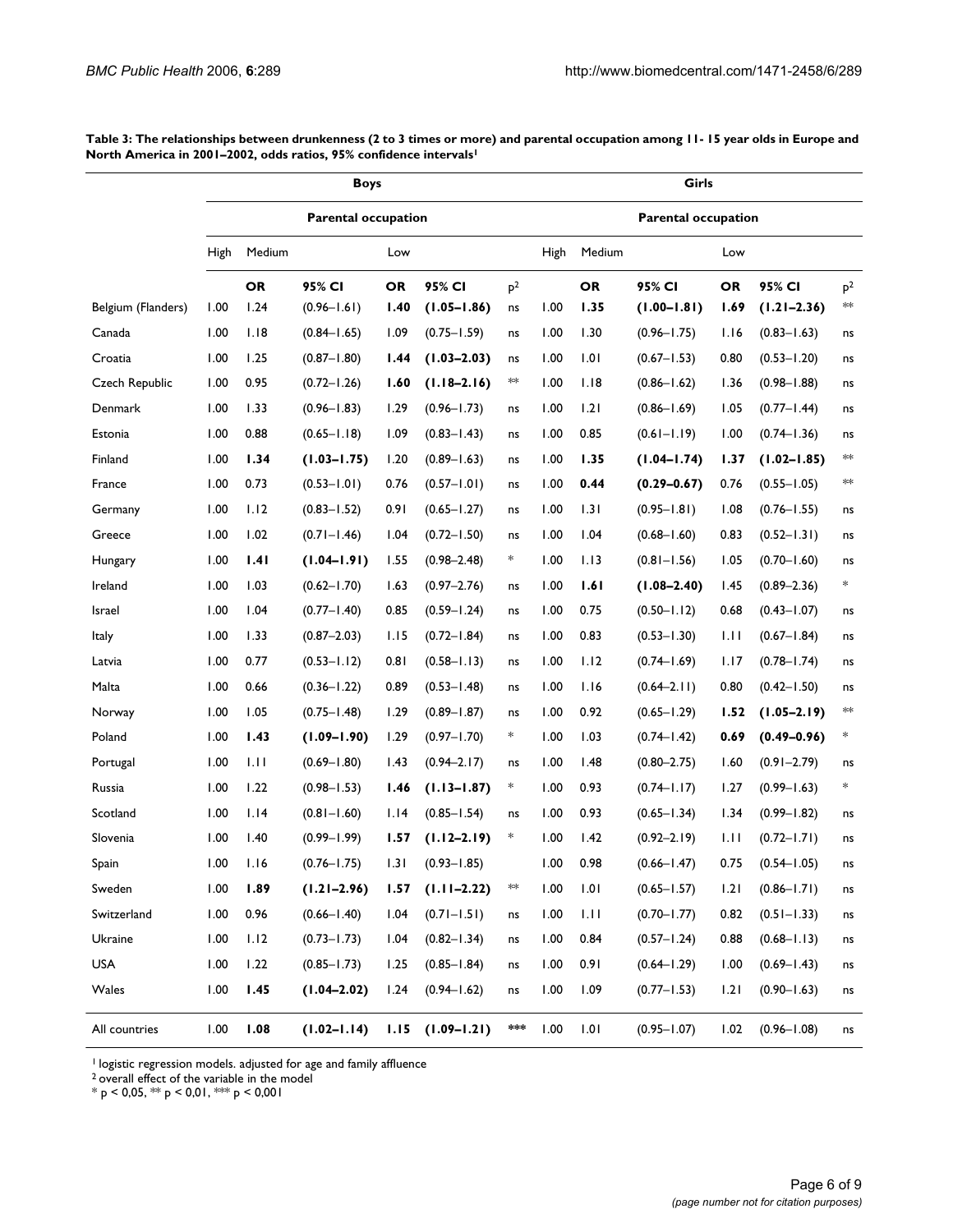the risk tended to increase with decreasing status, which is in line with some findings from other studies [14,15]. This was even true for countries that showed significant effects on both indicators. Given the positive relationship between parental occupation and family affluence this result might appear somewhat surprising. However, it should be acknowledged that the correlation between these two indicators is rather low. Therefore, these findings suggest that the different dimensions of socio-economic circumstances also have different effects on drunkenness in adolescence.

A possible explanation for these differences might be found when the specific consequences deriving from the two SES dimensions are considered. Parental occupation to some extent reflects parental education, and parents from a higher educational background might be somewhat more likely to influence substance use in adolescence by their parenting strategies and the values and norms they transmit to their offspring. Similarly, differential processes of modeling behavior might have an impact – at least as far as fathers are concerned. European comparison studies among adults have thus shown that heavy drinking episodes are more common among lower educational groups [30], particularly among men with lower educational levels, while for women no such differences appeared [31]. In an international comparative study Bloomfield et al. also reported no significant social inequalities in terms of educational level for binge drinking in women, but relatively consistent, although often not significant, gradients for males, with the lower and middle educational groups being more likely to be heavy episodic drinkers than the higher educated [32].

Family affluence, on the other hand, appears to be more strongly related to income or spending patterns, therefore indicating availability of resources to indulge in the relatively costly consumption of alcohol in the first place. This might also explain at least part of the gender differences found in the relationship between FAS and drinking behaviour. As the overall rate of repeated drunkenness is much higher in boys than in girls, the relative relevance of financial resources, such as pocket money to buy alcohol, might also be higher among boys, thus increasing the role of family affluence for this group.

In addition, there might be other factors during adolescence, which may have a greater impact on drinking behavior than parental SES. For instance, the specific character of adolescence as a stage of experimenting with 'new' behaviors associated with an adult status might also create generalized developmental stage-related demands and temptations that tend to transcend boundaries created by the family's socio-economic background. More important, yet, might be the consideration that while health

behavior in childhood is strongly determined by parents, with the onset of adolescence the influence of peers and youth culture increases in relation to more traditional family norms and values, and this shift in influences is closely related to the emergence of adolescent risk behavior [33-35]. This might especially apply to those behaviors which do not commence until adolescence such as alcohol and tobacco consumption.

### *Study Limitations and Strengths*

Several methodological aspects restrict the explanatory power of these findings. A point which thus might be considered problematic is the usage of self-report data on parental occupation. Even though several studies indicate that the classifiable answers of adolescents (even at the age of 11 to 13) can be considered as good proxy reports of parental occupation [36-38], it remains problematic that a relatively large number of adolescents (up to 15%) do not seem to be willing or able to report their parents' occupation at all. If missing responses are unequally distributed among socio-economic groups, which might be expected, this may effect findings. Therefore, the results on occupational differences must be interpreted cautiously.

Similarly, assessing adolescent drinking behavior by means of self-report might be considered problematic. Self-reports of alcohol consumption and other substance use patterns, can not only incur general problems of social desirability, but might also result in different response tendencies according to the reference group or gender. However, it has been repeatedly shown that self-reports can usually claim a rather high degree of validity [39,40]. Moreover, in order to underline the importance of giving honest responses, the students in the present study were assured of confidentiality and that neither their parents nor teachers would be informed about the individual results. Another source of self-reporting bias would emerge if under-reporting was associated with parental SES. Unfortunately, not much is known about these mechanisms in adolescence, but if underreporting was unequally distributed across SES, then this may have biased the results reported here. Nevertheless, while the usage of a dichotomous classification of drunkenness might be considered a crude type of assessment, it is probably less vulnerable to such reporting errors.

Even though using the highest occupational status of the parents has the advantage of reducing the numbers of missing, it does not facilitate an assessment of gender influences in the association between the prevalence of repeated drunkenness and parental occupation. Therefore, the analysis was re-run using fathers' and mothers' occupational status separately (not shown). Overall, the results support the application of the head of the house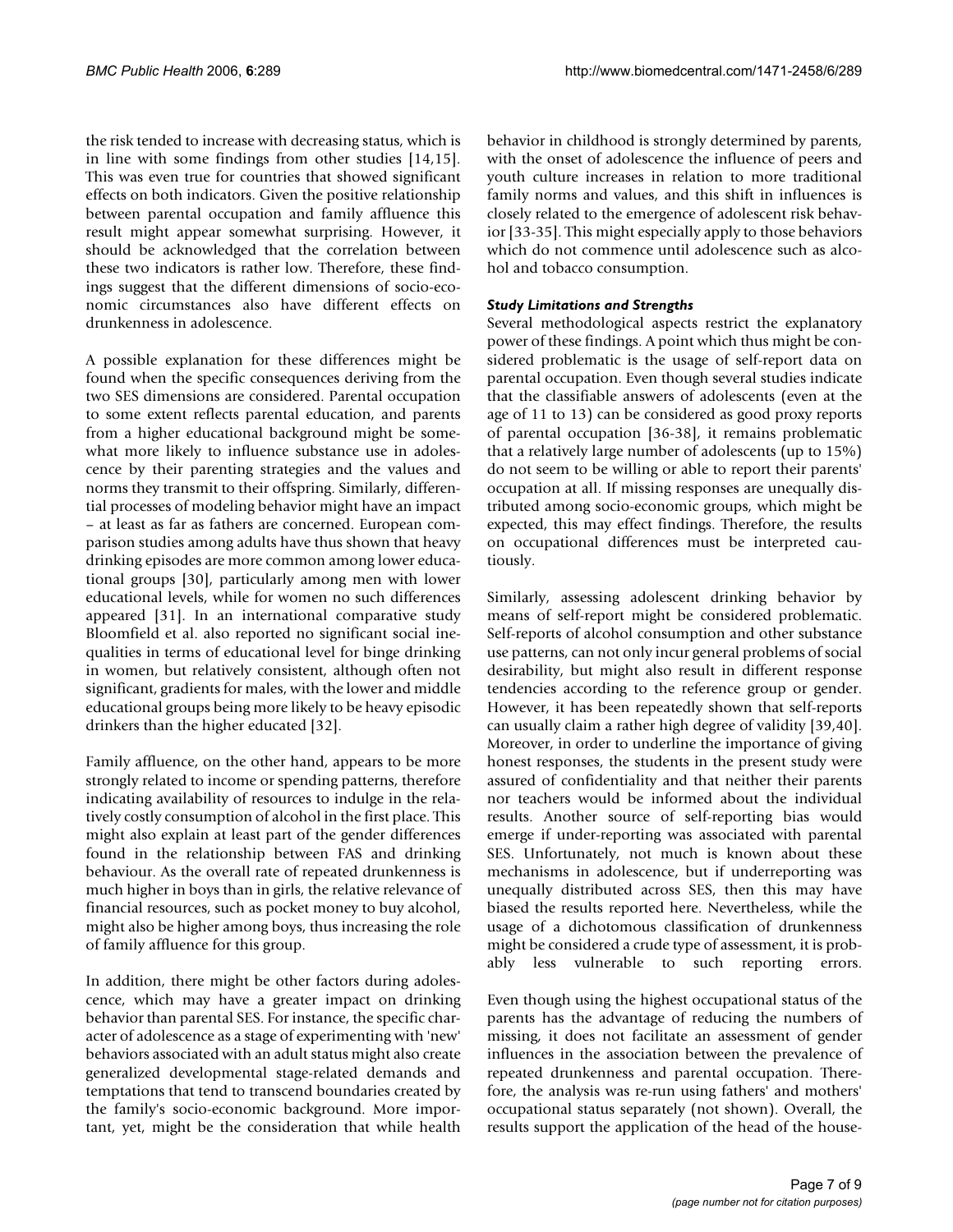hold measure (i.e. the highest occupational status of each couple) as among girls – in those few countries where an effect was found – both mothers' as well as fathers' occupational status were significantly related to drunkenness. Among boys, a rather inconsistent picture emerged. The occupational status of the father was associated with drunkenness in only three countries while the status of the mother was related to drunkenness in five countries. In addition, in five countries that showed significant associations with the head of the household measure, no effect for fathers' or mothers' occupation was found.

Another issue that should be considered is that by not adjusting the significance level for multiple testing the findings might have capitalized by chance. In fact we decided against such adjustment based on the rationale that the purpose of research here is more of an exploratory kind, so that the increased likelihood of a Type II error that results from reducing type I error by Bonferroniadjustment might be considered just as committing a type I error. Also, one could argue that in fact the different samples we looked at came from different and separate country studies (even if they were based on the same study protocol) and there was no cross-sample testing but only separate tests within the different samples/studies are reported.

However, if such an adjustment was made this would indeed leave fewer significant findings, considering the number of countries involved, and result in more non-significant trends. Nevertheless, the results would not fundamentally alter the main findings of the study, i.e. that compared to adulthood parental SES is of minor importance in the prediction of episodes of drunkenness in adolescence, and that only in some countries and only for boys a pattern of socio-economic differences in drunkenness emerges.

## **Conclusion**

The present study clearly indicates that SES seems to be of limited importance for the development of excessive alcohol use in early adolescence, and this limited role seems to apply for girls more than for boys and for parental occupation more than for family affluence. However, it might be interesting for future studies to look at the effects of socio-economic status within the context of other, possibly more relevant, factors such as peer or school influence on one hand or other parental factors such as social support on the other in order to assess to what extent those factors, which are distinctive for adolescents, might strengthen or weaken the effects of socio-economic background.

## **Competing interests**

The authors declare that they have no competing interests.

## **Authors' contributions**

MR was responsible for originating the study, analyzing and interpreting the data, and writing the article. AL analyzed the data and contributed to writing the article. SNG assisted with writing and data interpretation and provided feedback on drafts. All authors helped to conceptualize ideas, interpret findings and review drafts of the article. All authors read and approved the final manuscript.

# **Additional material**

## **Additional file 1**

*Appendix 1: Information on level of consent and ethical approval in the HBSC study 2001/02* Click here for file [\[http://www.biomedcentral.com/content/supplementary/1471-](http://www.biomedcentral.com/content/supplementary/1471-2458-6-289-S1.doc) 2458-6-289-S1.doc]

## **Acknowledgements**

The Health Behaviour in School-Aged Children Survey is an international study carried out in collaboration with WHO/EURO. The International Coordinator of the 2001–2002 study was Candace Currie, University of Edinburgh, Scotland; and the data bank manager was Oddrun Samdal, University of Bergen, Norway (details [22]. The 2001–2002 survey includes the following countries (principal investigators at that time are given in parenthesis): Austria (Wolfgang Dür), Belgium-Flemish (Lea Maes), Belgium-French (Danielle Piette), Canada (William Boyce), Croatia (Marina Kuzman), Czech Republic (Ladislav Csémy), Denmark (Pernille Due), England (Antony Morgan), Estonia (Mai Maser, Kaili Kepler), Finland (Jorma Tynjälä), France (Emmanuelle Godeau), Germany (Klaus Hurrelmann), Greece (Anna Kokkevi), Greenland (J Michael Pedersen), Hungary (Anna Aszmann), Ireland (Saoirse Nic Gabhainn), Israel (Yossi Harel), Italy (Franco Cavallo), Latvia (Ieva Ranka), Lithuania (Apolinaras Zaborskis), Macedonia (Lina Kostorova Unkovska), Malta (Marianne Massa), Netherlands (Wilma Vollebergh), Norway (Oddrun Samdal), Poland (Barbara Woynarowski), Portugal (Margarida Gaspar De Matos), Russia (Alexander Komkov), Scotland (Candace Currie), Slovenia (Eva Stergar), Spain (Carmen Moreno Rodriguez), Sweden (Ulla Marklund), Switzerland (Holger Schmid), Ukraine (Olga Balakireva), United States (Mary Overpeck, Peter Scheidt), Wales (Chris Roberts).

In Ireland, the 2001/02 survey was funded by the Health Promotion Unit of the Department of Health and Children. The German survey in 2001/02 was funded by the Northrhine-Westphalian Government, Federal Ministry for Women, Youth, Family and Health. Non of the institutions were involved in study design; in the collection, analysis, and interpretation of data; in the writing of the manuscript; and in the decision to submit the manuscript for publication.

#### **References**

- 1. Macintyre S: **[The Black Report and beyond what are the](http://www.ncbi.nlm.nih.gov/entrez/query.fcgi?cmd=Retrieve&db=PubMed&dopt=Abstract&list_uids=9080558) [issues?](http://www.ncbi.nlm.nih.gov/entrez/query.fcgi?cmd=Retrieve&db=PubMed&dopt=Abstract&list_uids=9080558)** *Soc Sci Med* 1997, **44:**723-745.
- 2. Adler NE, Ostrove JM: **[Socio-economic status and health:](http://www.ncbi.nlm.nih.gov/entrez/query.fcgi?cmd=Retrieve&db=PubMed&dopt=Abstract&list_uids=10681884) [What we know and what we don't.](http://www.ncbi.nlm.nih.gov/entrez/query.fcgi?cmd=Retrieve&db=PubMed&dopt=Abstract&list_uids=10681884)** *Ann N Y Acad Sci* 1999, **896:**3-15.
- 3. Mackenbach JP, Bakker MJ, Kunst AE, Diderichsen F: **Socio-economic inequalities in health in Europe – An overview.** In *Reducing inequalities in health a European perspective* Edited by: Mackenbach JP, Bakker MJ. London: Routledge; 2002:3-24.